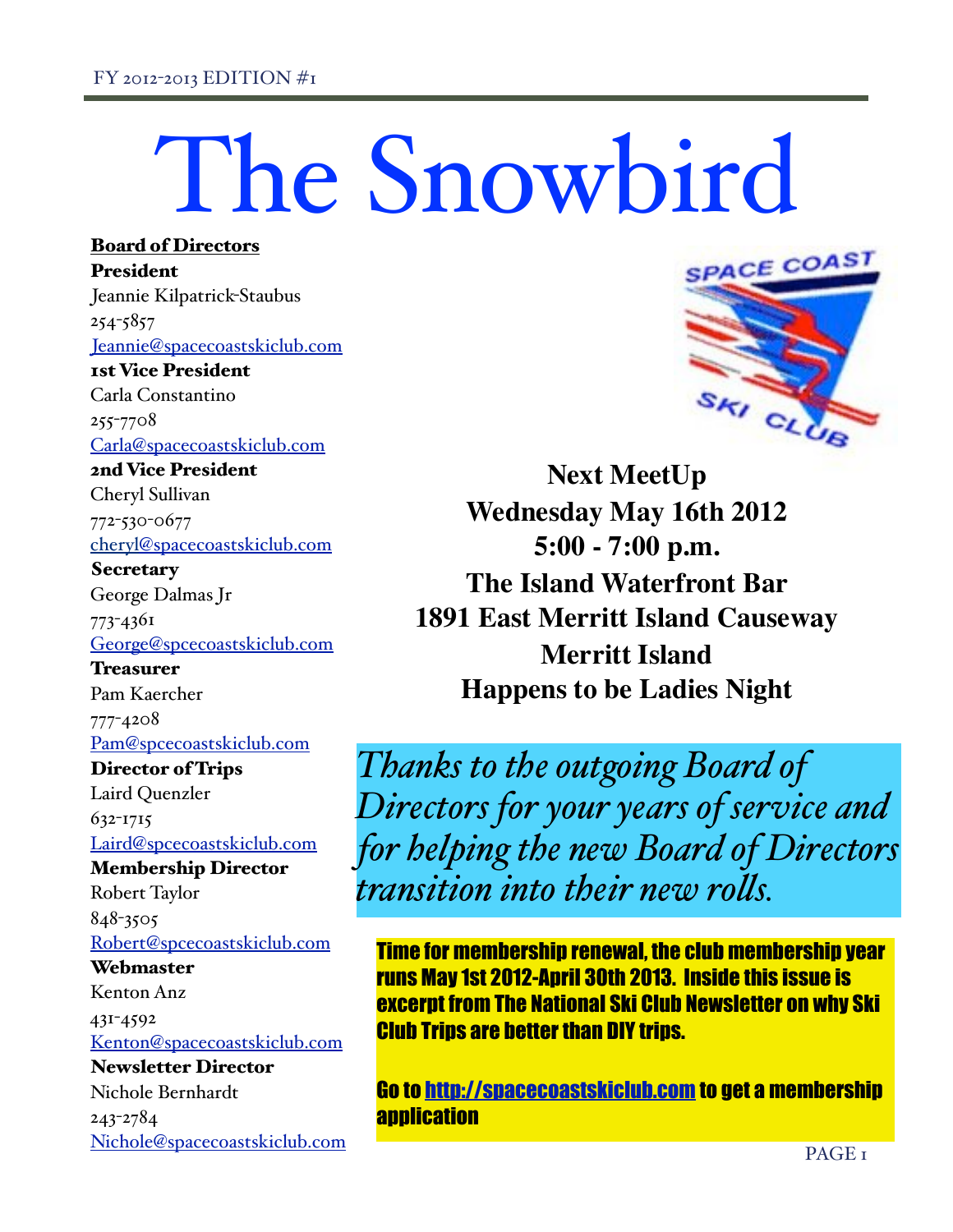#### Greetings Space Coast Ski Club Members!

As I write that I'm reminded that we are so much more than just a ski club! We have skiers, snowboarders, cruisers, spa enthusiasts, golfers, sightseers and travelers of all types in our membership. We also have a new Board of Directors in place who wants to make your club the best it can be. Carla Constantino is returning as our first Vice President, Cheryl Sullivan is brand new at second Vice President, Pam Kaercher is still our trusty Treasurer, Laird Quenzler is still our Director of Trips who keeps us all in line, Robert Taylor is now our Membership Director, Kenton Anz is our new Webmaster, George Dalmas is our new Secretary, and Nichole Bernhardt is our new Newsletter Director. We are thrilled to have these dedicated volunteers on board with their new ideas for trips and social functions.

Speaking of social functions, our next one will be a Meet Up on Wednesday, May 16th from 5-7 at The Island Waterfront Bar located on the Merritt Island Causeway. There will be an area on the deck reserved for our club, so please come out and have a refreshing beverage with friends as you plan your next club adventure!

Two upcoming trips are the Ladies' Spa Weekend at the Doral in Miami slated for July 19-22 and the Tour and Golf Ireland trip with a pre-trip to Iceland on September 2-13. The spa trip promises to be a weekend of relaxation, rejuvenation and pampering with friends that will long be remembered. The Ireland and Iceland trip promises to be a scenic extravaganza of lake, mountain, sea and sky with some Irish history included. You can read more about these exciting destinations in this newsletter.

Your trip leaders are already busily planning 2013 ski/snowboard trips to Heavenly, Big Sky, St. Anton and a few other places. It's not too early to start thinking about where you'd like to vacation next winter! I hope to see many of you on the 16th at The Island!

Jeannie Kilpatrick-Staubus

President, Space Coast Ski Club

### Iceland?Ireland September 2-13, 2012

Irish Blessings-God made the flowers to fascinate, God made the mountains to beguile and he made the Irish so the world would smile.

There are only a few spots left on the Iceland and Ireland trip! I know you want to take these off your bucket list!

Don't miss this fun trip. We will be soaking in the Blue Lagoon in Iceland and touring the Guinness and waterford factories in Ireland. Golfing is also available too!

Call Clair Quenzler 321-431-7638 or clairski@aol.com before it's too late. I'm looking for a male roommate and possibly a female roommate.

Irish Toast-May you die in bed at ninety-five years, shot by a jealous husband (or wife). See page 4 of this newsletter for details on this trip.

## Top 10 Reasons to Ski With a Ski Club from the Metropolitan New York Ski Council's **Newsletter**

- No hassle planning.
- Benefits of group rates for everyone.
- · Fantastic ski areas.
- Excellent lodging properties.
- Organized get-togethers- just show up.
- Opportunities for multiple ski trips throughout the ski season.
- Fun events on trips (apres-ski parties, wine and cheese parties, dinners, etc.)
- No yelling "single" in the lift lines.
- It's so much fun! Just ask anyone who's been there before.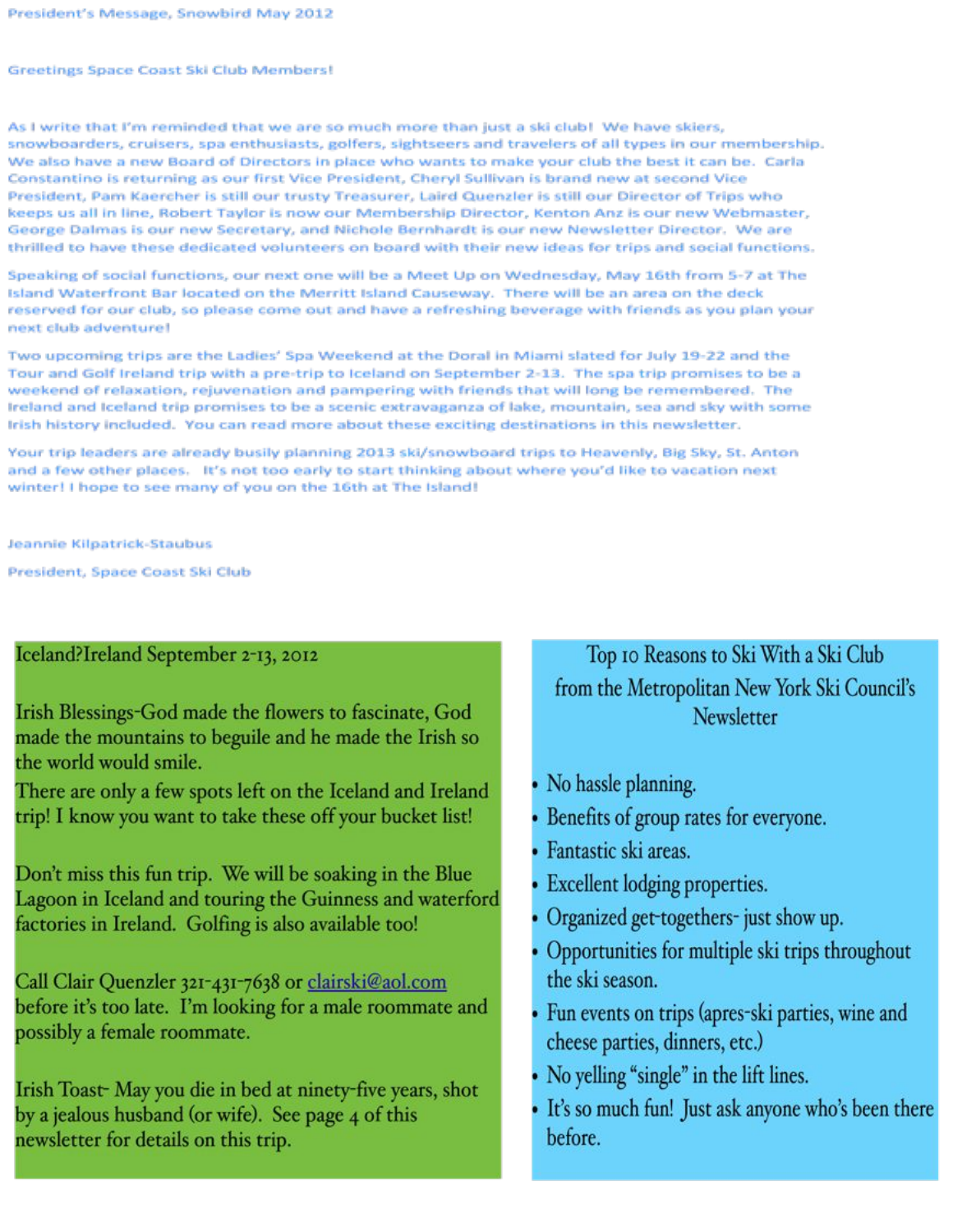## DORAL SPA TRIP July 19-22, 2012

*Ladies Only Spa Getaway Weekend at the Marriott Doral Golf & Spa Resort*

A truly rejuvenating and enriching spa experience awaits you at the Doral. It's the perfect ladies weekend getaway for those craving 2-3 days of relaxation, pampering and renewal. The Spa at Doral is a AAA 4-Diamond award winning resort that has been newly renovated. From the moment you arrive, you will be surrounded by tropical flora, manicured landscaping, cascading waterfalls, and sparkling pools, all with an ambiance to soothe and calm you from head to toe. And the shopping, dining and entertainment venues of Miami are hard to beat!

### **Prices are as follows:**

3 nights arriving Thursday, July 19, departing Sunday, July 22 \$500 per person/double occupancy 2 nights arriving Friday, July 20, departing Sunday, July 22 \$350 per person/double occupancy **Your spa escape includes:**  Garden View Room

 Full American Breakfast Buffet daily at the Terrazza Restaurant One select 50-minute Spa Treatment per person, per night's stay Use of state-of-the-art fitness center  $\&$  all spa building

## **Facilities:**

 Unlimited fitness classes (including Zumba, Pilates, & Spinning) Welcome get-together and resort-sponsored happy hour

Spa Treatment choices include: Doral Signature Massage, Reflexology, Shirodhara, Citrus Mango Body Scrub, Detox Wrap, Doral Custom Facial, Reveal Peel, Manicure & Pedicure and more!

> **For more information, contact Jeannie Kilpatrick-Staubus ( [cstaubus@cfl.rr.com](mailto:cstaubus@cfl.rr.com) )**

Space is limited so please call or email me as soon as you read this. I have 9 deposits already! A \$100 deposit is required to hold your reservation. I look forward to hearing from each of you for a weekend of fun, relaxation and chilling with your best friends!

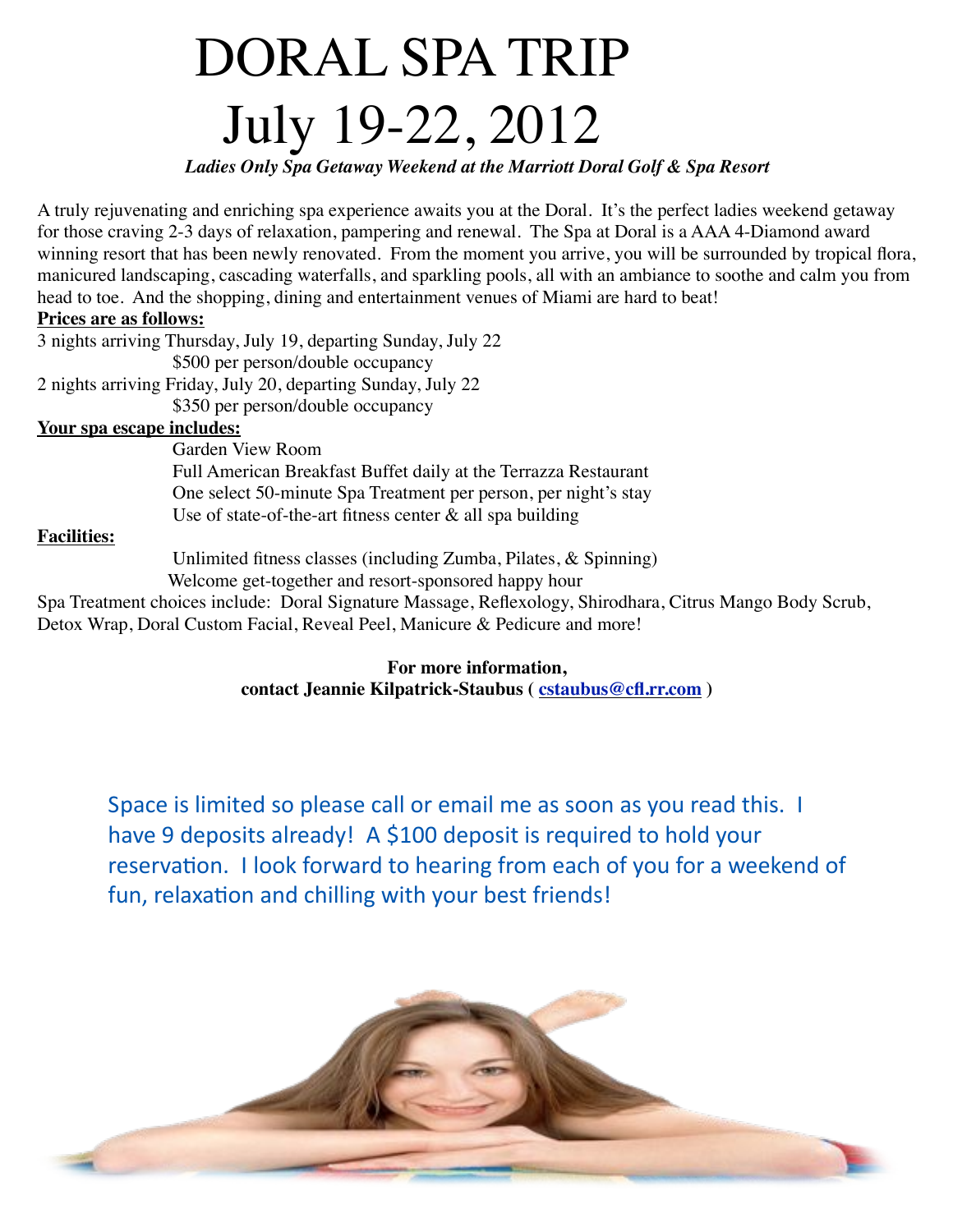## **Tour and Golf Ireland Pre-trip to Iceland September 2-13, 2012**

## **RELAX IN THE BLUE LAGOON IN ICELAND AND DRINK A GUINNESS, TOUR, OR GOLF IN IRELAND**

Price per person, double occupancy-- \$3450 and LOOK what it includes! Make your reservation now. Ireland only and single supplement upon request. **Pre-trip to Iceland Includes:**

- Air transportation between Orlando and Reykjavik, Iceland via Delta (Sept 2)
- Transfer between airport and hotel via private motor coach
- 4 hour city tour
- 3 nights at the 4 star Centrum Hotel located in downtown Reykjavik
- Breakfast daily
- Golden Circle tour with guide including buffet lunch
- Northern lights tour with guide
- Transfer to Blue Lagoon with guide
- Bus and guide trips tips
- Air transfer between Reykjavik and London

#### **Ireland Trip Includes:**

- Air transfer between London and Dublin
- Meet & Greet at Dublin airport (Sept 6)
- 7 nights' accommodations (Sept 6 to 13)
- 7 full Irish breakfasts at your hotels
- 6 dinners at your hotels
- Bunratty Castle banquet dinner
- Bus and guide trip tips
- Modern coach for 7 full days and  $\frac{1}{2}$  day including guide
- Return Delta air between Shannon and Orlando (Sept 13)
- Entrance fees for:

• Guinness Storehouse, Waterford Crystal, Muckross House & Gardens, Tarbert-Kilimer ferry,Burren, Cliffs of Moher, Bunratty Castle & Folk Park.

Golf Opportunity at Wicklow, Killarney, and Ennis. Green fees are extra.

Contact Clair Quenzler at [clairqski@aol.com](mailto:clairqski@aol.com) or 321-431-7638.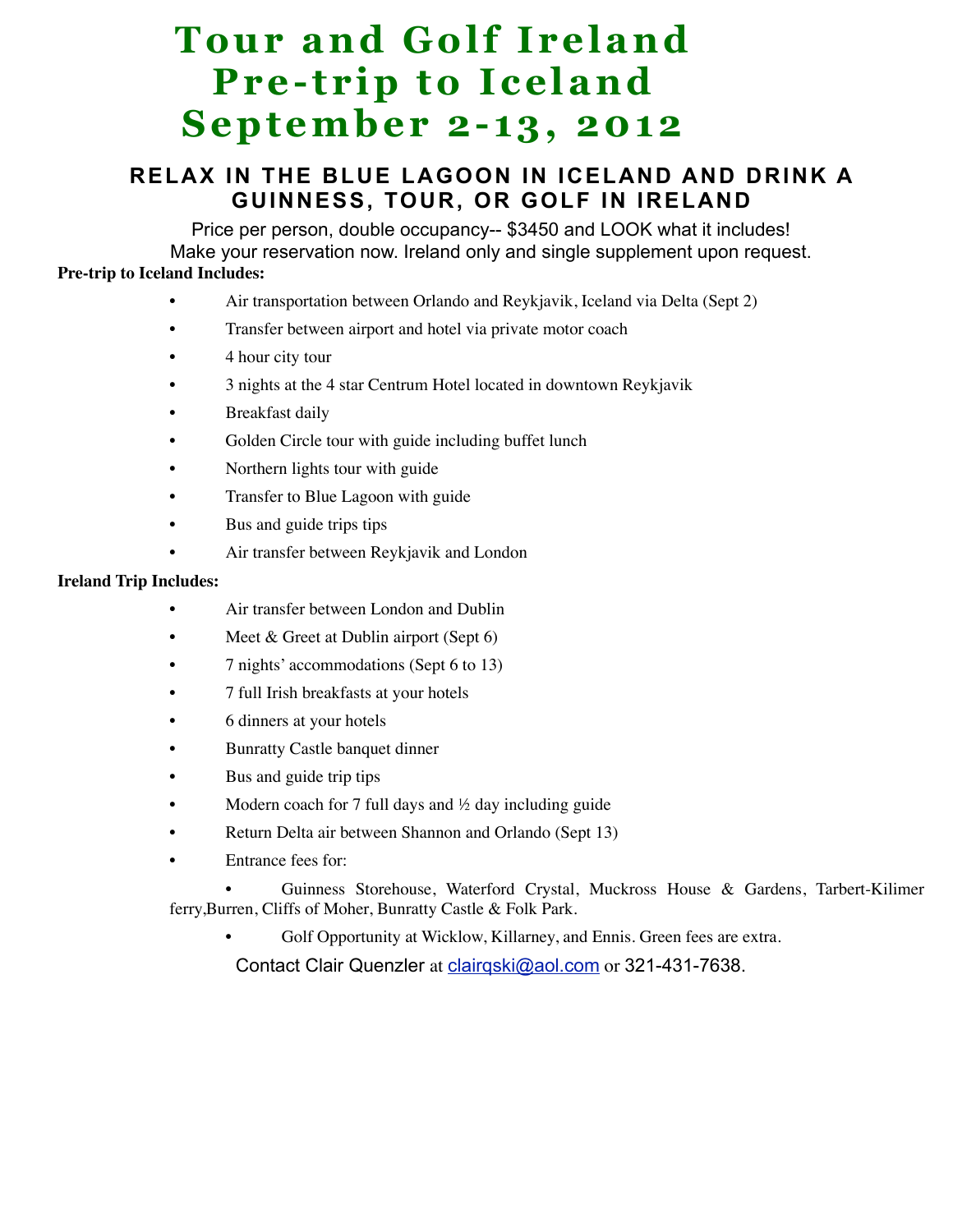2011-2012 Trip Season report with your pictures are now all up on our web page click on the links below and see how much fun you've had traveling with the club

## Doral Spa Trip

<http://spacecoastskiclub.com/2011Doral.htm>

## Mediterranean Cruise

<http://spacecoastskiclub.com/2011Cruise.htm>

Copper, CO

<http://spacecoastskiclub.com/2012Copper.htm>

Steamboat, CO

<http://spacecoastskiclub.com/2012Steamboat.htm>

Northstar, CA

<http://spacecoastskiclub.com/2012Northstar.htm>

Banff, Canada

<http://spacecoastskiclub.com/2012Banff.htm>

Canyons, UT

<http://spacecoastskiclub.com/2012Canyons.htm>